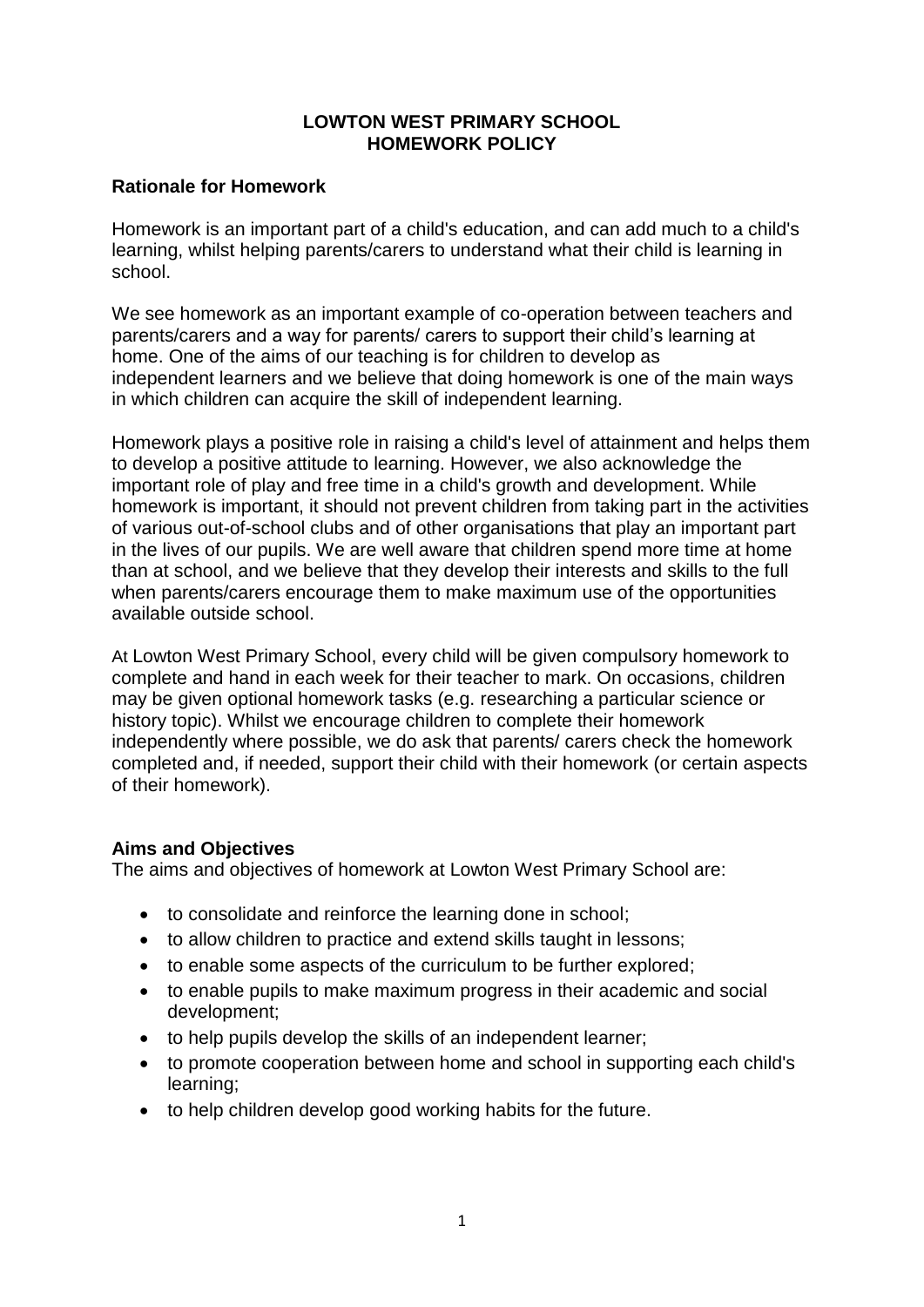# **Setting of Homework**

Homework throughout the whole of the school is set every Friday and expected to be handed in by the following Thursday. This attempts to address both views of parents – those who like the weekend to complete homework and those who prefer to have weekends for family time only.

**In Year 6**, pupils will also be sent home a Maths Skills sheet on a Monday in preparation for a re-test on the Friday of the same week.

In classes where statutory assessments take place, homework near these periods may differ from the schedule outlined below - depending upon the needs of the children - and is at the discretion of each class teacher.

### **Types of Homework**

Staff and pupils regard homework as an integral part of the curriculum – it is planned and prepared alongside all other programmes of learning. It is expected that:

- Maths and Literacy homework will be sent home each week, on a Friday, to be completed then handed in on a Thursday.
- Spelling homework will be sent home each week, on a Friday, to be tested on the following Friday. The spelling homework sheet should be returned to school. Children can also practise their spellings using the School Spelling App by logging in via the school website.
- Children are expected to read at least three times a week at home and have their Reading Diary signed by a parent/ carer.
- Children from Year 2 upwards are expected to practise their Times Tables at home when possible (using the programme TT Rock Stars).
- Other types of homework may include extra preparation for KS1 and KS2 SATs and/ or research for a topic.

# **Early Years Foundation Stage**

Children will be given handwriting homework (letter formations), phonemes and key words to take home, which they should practise regularly – these may be different for children within the class.

We ask that parents listen to their children read **at least three times a week.** We also believe that parents should read books to their child. Sharing books is just as valuable in aiding a child's progress in reading as is your child reading to you, or to their teachers and by taking your child to the library.

The children will also be given a Maths task linked to their learning in school.

Parents/ Carers will be encouraged to capture 'WOW' moments at home and send them into school (details of this are provided at the 'Year Ahead' meetings at the start of the academic school year). Parents can also add their child's achievements to the 'Tapestry' app.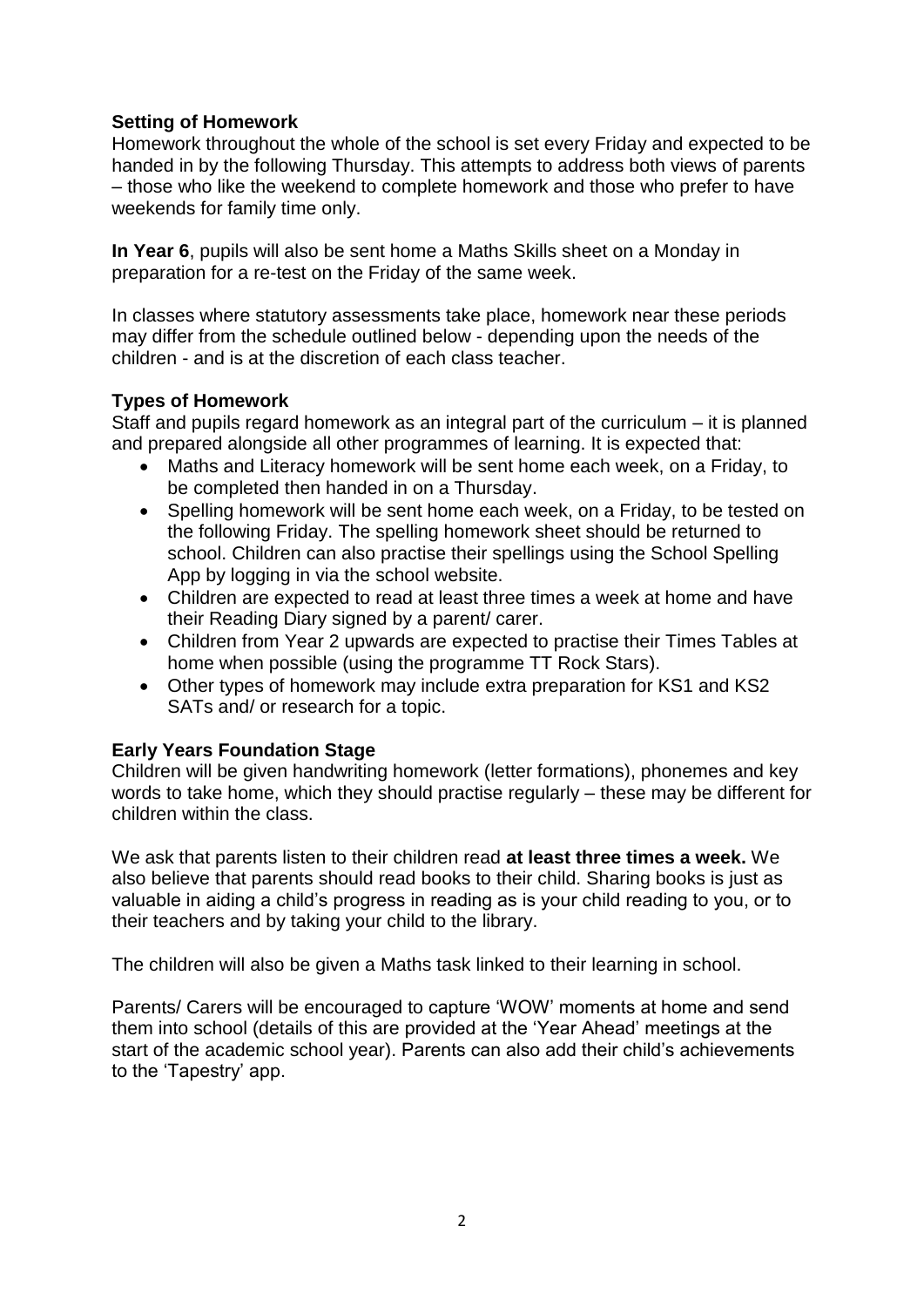#### **Key Stage One Year 1 Reading**

We ask that parents/ carers listen to their children read **at least three times a week** (for approximately 5 – 10 minutes per read). This should be recorded in their Reading Record and the Reading Record signed and dated.

NB: We also believe that parents should read books to their child. Sharing books is just as valuable in aiding a child's progress in reading as is your child reading to you, or to their teachers and by taking your child to the library.

In Year 1, Reading may also include reading specific phonics/keywords assigned by the class teacher – these may be different for children within the class.

### **Spellings**

Children will be given a weekly spelling sheet to complete using the 'Look, Say, Cover, Write, Check' format. The children will then be expected to choose 3 of the spellings and write a sentence which includes that particular word (i.e. write 3 sentences – one sentence per word). It is expected that children will produce their neatest handwriting for each sentence and will remember to put a capital letter at the start of each sentence and a full stop at the end of each sentence. This will support with basic sentence structure. Later in the academic year, many children may be expected to write five sentences instead of just three.

Children can practise their spellings via the School Spelling App by logging on via the school website.

Following the spelling test on a Friday, the spelling book will be sent home so that parents/ carers can see what their child has achieved in their test at school. It is important that the spelling books are returned to school promptly after the weekend.

NB: Later in the academic year, children ,may also be given a literacy task to complete via a Literacy Homework book.

### **Maths**

Children will be given a Maths task to complete. This will usually be a section/ sections of the Maths Homework book to complete, but may also be a maths worksheet to complete or a practical maths activity. The homework will link to your child's learning in school.

### **Optional tasks**

Optional tasks may be set for the other areas of learning. These will be practical e.g. go for a walk and take photographs of different types of houses including a terraced, semi-detached etc and bring them into school to share in our Geography lesson.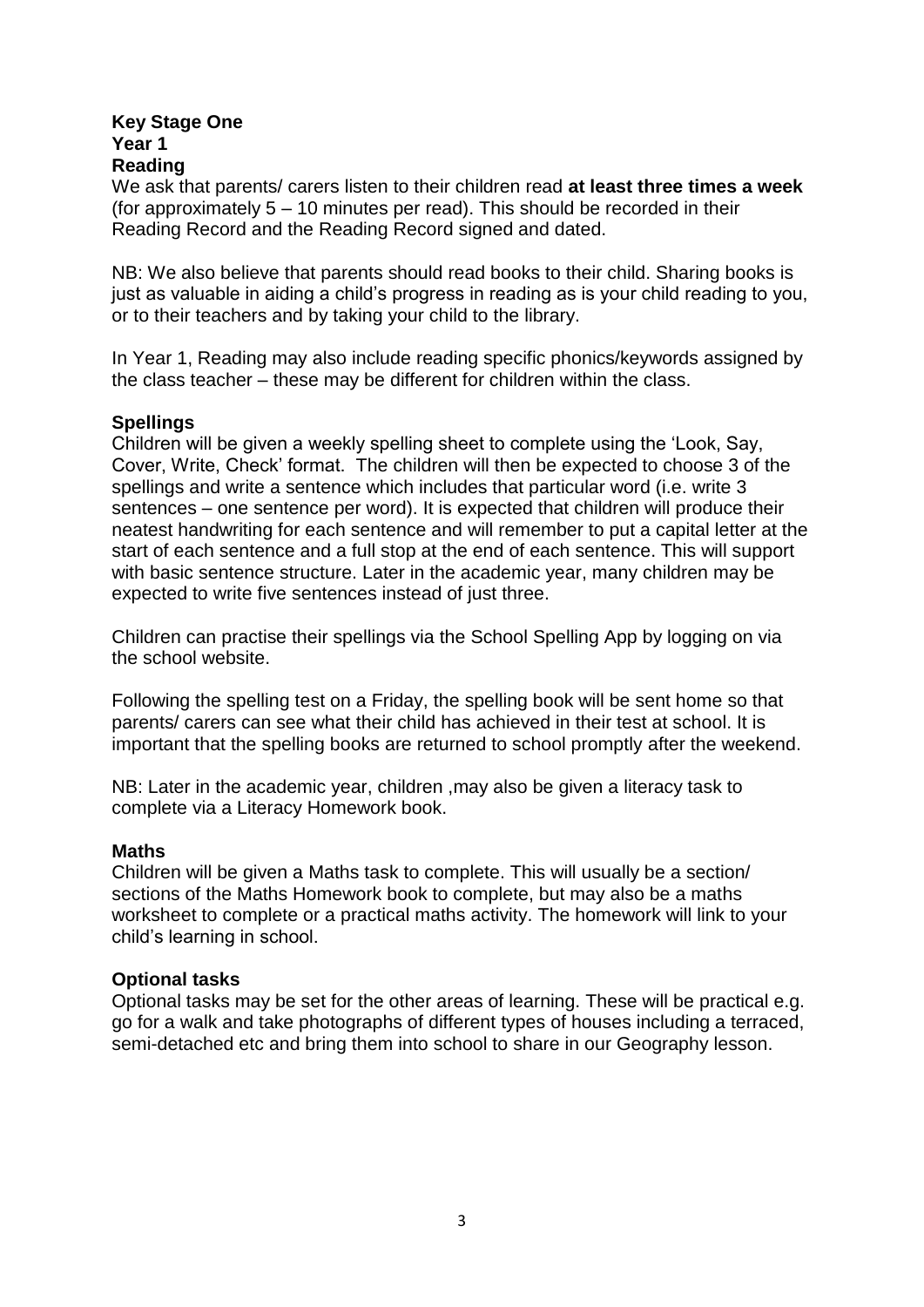# **Year 2 Reading**

We ask that parents/ carers listen to their children read **at least three times a week** (for approximately 5 – 10 minutes per read). This should be recorded in their Reading Record and the Reading Record signed and dated.

NB: We also believe that parents should read books to their child. Sharing books is just as valuable in aiding a child's progress in reading as is your child reading to you, or to their teachers and by taking your child to the library.

In Year 2, Reading may also include reading specific phonics/keywords assigned by the class teacher – these may be different for children within the class.

### **Spellings**

Children will be given a weekly spelling sheet to complete using the 'Look, Say, Cover, Write, Check' format. The children will then be expected to choose 5 of the spellings and write a sentence which includes that particular word (i.e. write 5 sentences – one sentence per word). It is expected that children will produce their neatest handwriting for each sentence and will remember to put a capital letter at the start of each sentence and a full stop at the end of each sentence. This will support with basic sentence structure.

Children can practise their spellings via the School Spelling App by logging on via the school website.

Following the spelling test on a Friday, children's incorrect spellings are highlighted on the 'Look, Say, Cover, Write, Check' sheet and this is sent home so that parents/ carers can see what their child has achieved in their test at school.

### **Literacy Task**

Children will be given a Literacy task to complete. This will usually be a section/ sections of the Literacy Homework book to complete and will usually focus on punctuation, spelling and grammar. However, it may also be a Literacy worksheet to complete or a practical Literacy activity. The homework will link to your child's learning in school.

### **Maths Task**

Children will be given a Maths task to complete. This will usually be a section/ sections of the Maths Homework book to complete, but may also be a maths worksheet to complete or a practical maths activity. The homework will link to your child's learning in school.

Children from Year 2 upwards are expected to practise their Times Tables at home when possible (using the programme TT Rock Stars).

Children may be asked to practise a particular skill at home (such as number bonds or 'time').

### **Optional tasks**

Tasks may be set for the other areas of learning. These may be written or practical e.g. can you find out any information about our new geography topic. We also set homework as a means of helping the children to prepare for statutory tests, (i.e. the Year 2 SATs).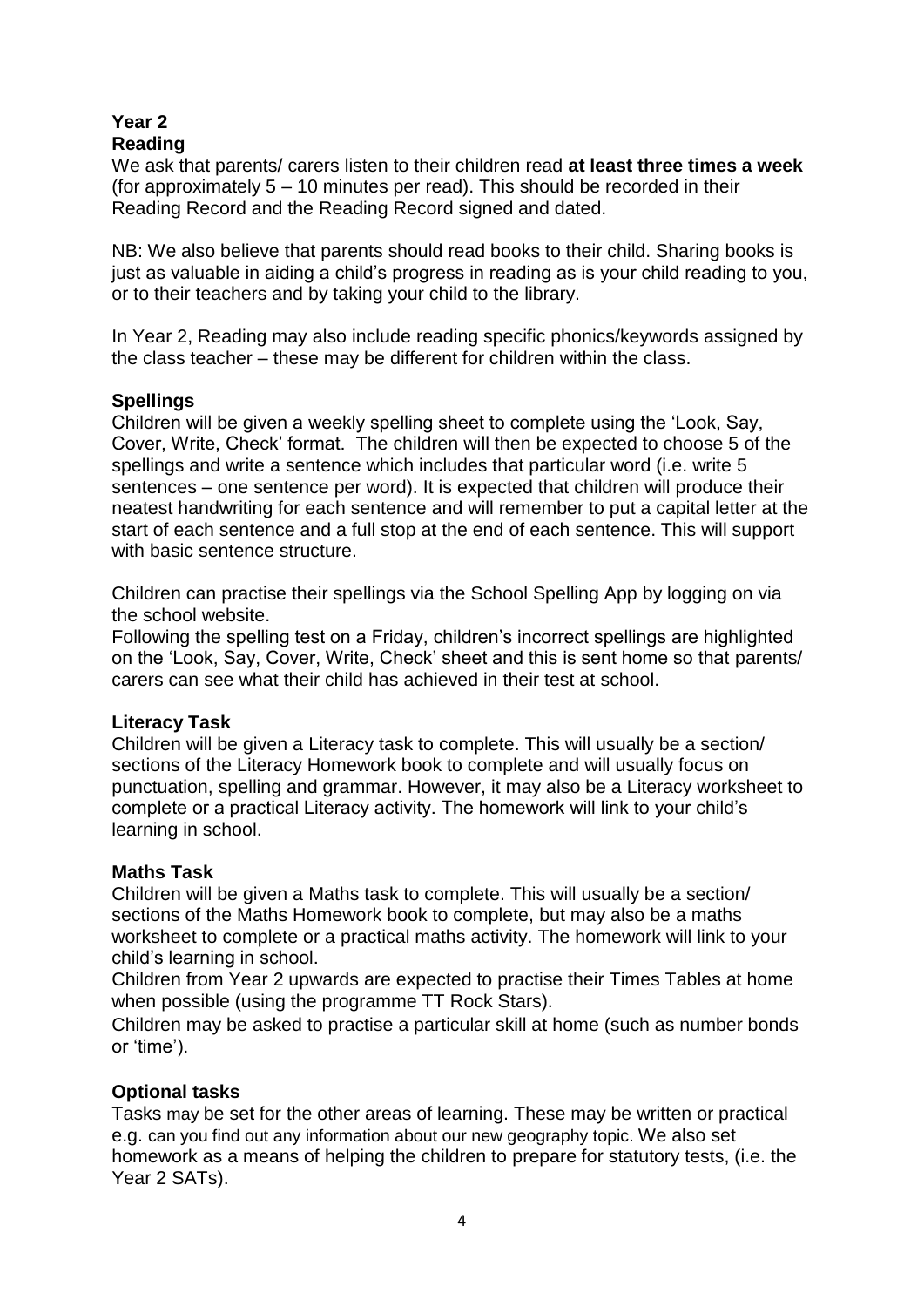### **Key Stage 2 Years 3 – 6 Reading**

We ask that parents/ carers listen to their children read **at least three times a week** (for approximately 5 – 10 minutes per read). This should be recorded in their Reading Record and the Reading Record signed and dated. Children are also encouraged to independently make comments in their Reading Diaries, but the Reading Diary still needs to be signed by a parent/ carer and parents/ carers are still encouraged to also make comments in their child's Reading Diary from time to time.

In Years 3-6, Reading may also include, for some pupils, reading specific phonics/keywords assigned by the class teacher – these may be different for children within the class.

### **Maths Task**

Children will be given a Maths task to complete. This will usually be a section/ sections of the Maths Homework book to complete, but may also be a maths worksheet to complete or a practical maths activity. The homework will link to your child's learning in school.

Children from Year 2 upwards are expected to practise their Times Tables at home when possible (using the programme TT Rock Stars).

**In Year 6**, pupils will also be sent home a Maths Skills sheet on a Monday in preparation for a re-test on the Friday of the same week.

### **Literacy Task**

Children will be given a Literacy task to complete. This will usually be a section/ sections of the Literacy Homework book to complete and will usually focus on punctuation, spelling and grammar. However, it may also be a Literacy worksheet to complete or a practical Literacy activity. The homework will link to your child's learning in school.

### **Spellings: Years 3 - 5**

Children will be given a weekly spelling sheet to complete using the 'Look, Say, Cover, Write, Check' format.

Children can practise their spellings via the School Spelling App by logging on via the school website. The children will also be introduced to the 'Spelling Shed' programme.

Following the spelling test on a Friday, the spelling book will be sent home so that parents/ carers can see what their child has achieved in their test at school. It is important that the spelling books are returned to school promptly after the weekend.

### **Spellings: Year 6**

Year 6 pupils will be given their list of weekly spellings via the school's Reading Diary/ Planner and should learn them for the test on the Friday.

Children can practise their spellings via the School Spelling App by logging on via the school website.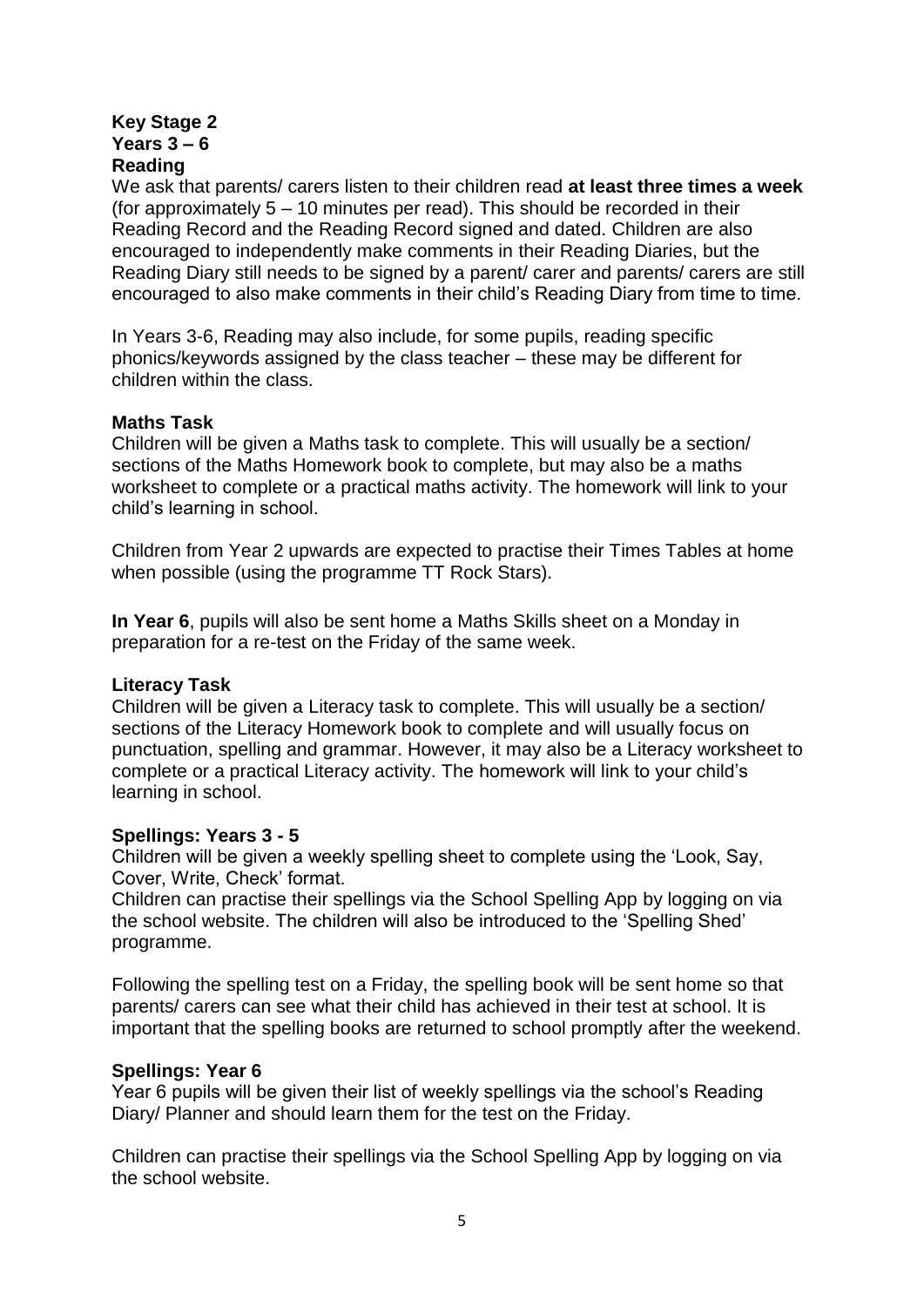In Years 3 and 4, following the spelling test on a Friday, the spelling book will be sent home so that parents/ carers can see what their child has achieved in their test at school. It is important that the spelling books are returned to school promptly after the weekend.

In Years 5 and 6, the spelling scores will be written in the KS2 Reading Diary/ Planners, alongside the words that have been spelt incorrectly.

# **Optional tasks**

Tasks may be set for the other areas of learning. These may be written or practical e.g. can you find out any information about our new history/ geography/ science topic. We also set homework as a means of helping the children to prepare for statutory tests, (i.e. the Year 6 SATs).

### **Expectations for Homework**

All children are expected to complete their homework to the best possible standard – the standards and effort they present during lesson time and in the homework should be exactly the same. Teachers will regularly compare standards of work completed both at home and in class books.

For those children who complete homework to a standard equivalent to that in class, they will receive praise and awards, e.g. stickers, house points, etc…

In Key Stage 2 (Years 3-6), the children will have their Reading Diary/ Planner stamped if the weekly homework has been completed.

### **Presentation Expectations-Writing**

It is expected, where possible, that your child uses a pencil to complete his/ her homework.

### **Marking of Homework**

Written homework which is handed in on the correct day, will be marked before the next week's homework is issued. However, if homework is returned late, then there will be no guarantee it will be marked. In Year 5 and Year 6, some of the homework will be marked by the child (during a whole class session and under the supervision of the teacher) so that staff able to immediately address any misconceptions with the children.

### **Inclusion and Homework**

We set homework for all children in school. We ensure that all tasks set are appropriate to the ability of the child, and we endeavour to adapt any task set so that all children can contribute in a positive way.

Homework/ spellings given may be different for some pupils in class (e.g. pupils with additional needs). Staff may also carry out a pre-homework task session to go over the homework with certain pupils prior to sending it home (as a support mechanism for the child). Extra resources may also be sent home to support pupils further (e.g. times tables squares; number lines; examples of how to complete maths calculations, etc…).